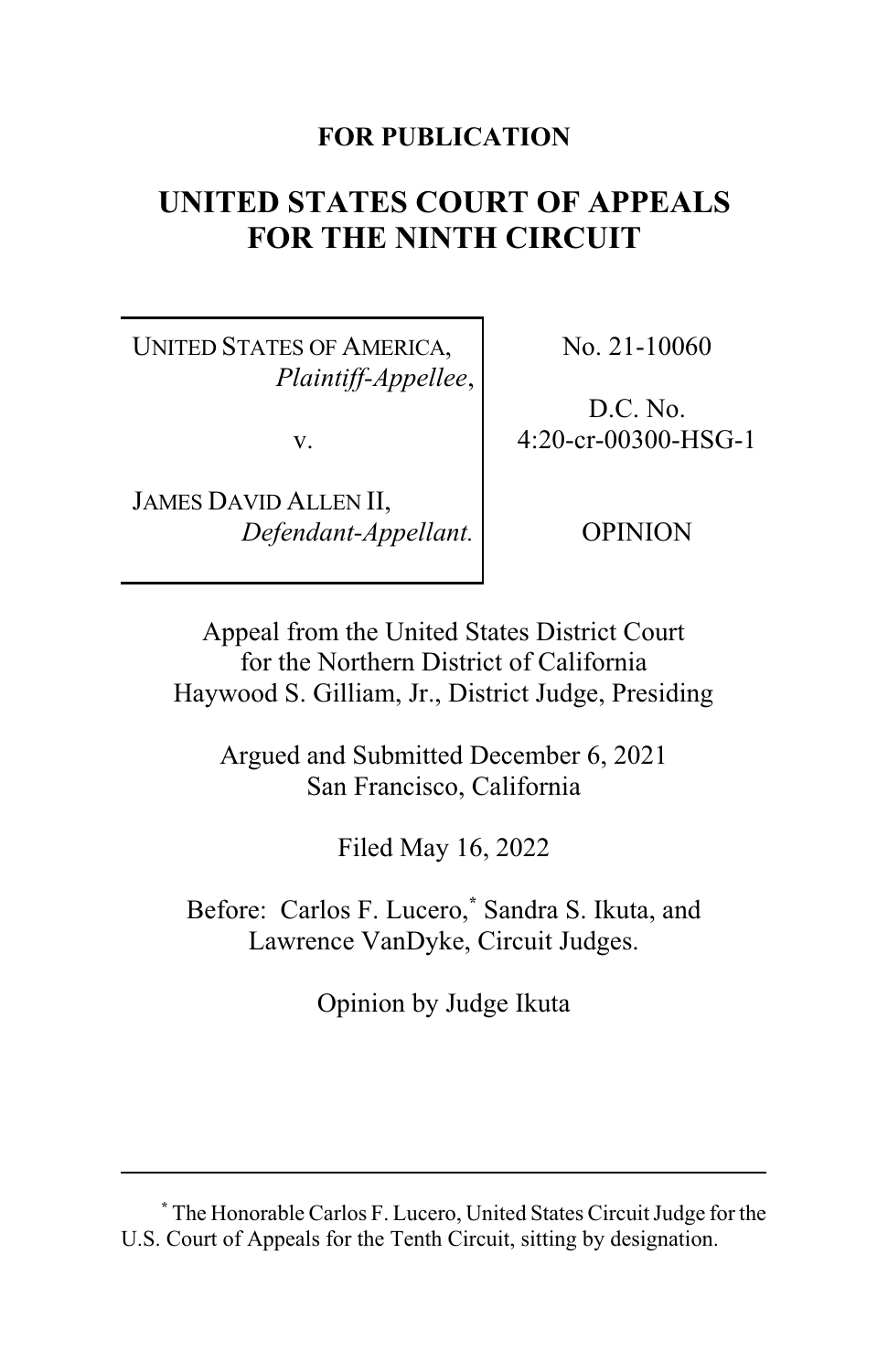# **SUMMARY\*\***

## **Criminal Law**

The panel vacated James Allen's conviction and the district court's denial of his motion to suppress, and remanded for a new suppression hearing and a new trial, in a case in which the district court, at the height of the coronavirus pandemic in 2020, prohibited members of the public from attending Allen's suppression hearing and trial and rejected his request for video-streaming of the proceedings.

The panel held that the district court's COVID protocols violated Allen's Sixth Amendment right to a public trial.

The panel explained that the "public trial" guaranteed by the Sixth Amendment is impaired by a rule that precludes the public fromobserving a trial in person, regardless whether the public has access to a transcript or audio stream. Although the district court treated its decision to allow only audio access to the trial as a partial closure, the panel concluded that the court's order effected a total closure because *all* persons other than witnesses, court personnel, the parties and their lawyers were excluded from attending the suppression hearing or trial. In order to determine whether the court's order violated Allen's public trial right, the panel therefore needed to determine whether there was an overriding interest that made the closure essential, and whether the court

**<sup>\*\*</sup>** This summary constitutes no part of the opinion of the court. It has been prepared by court staff for the convenience of the reader.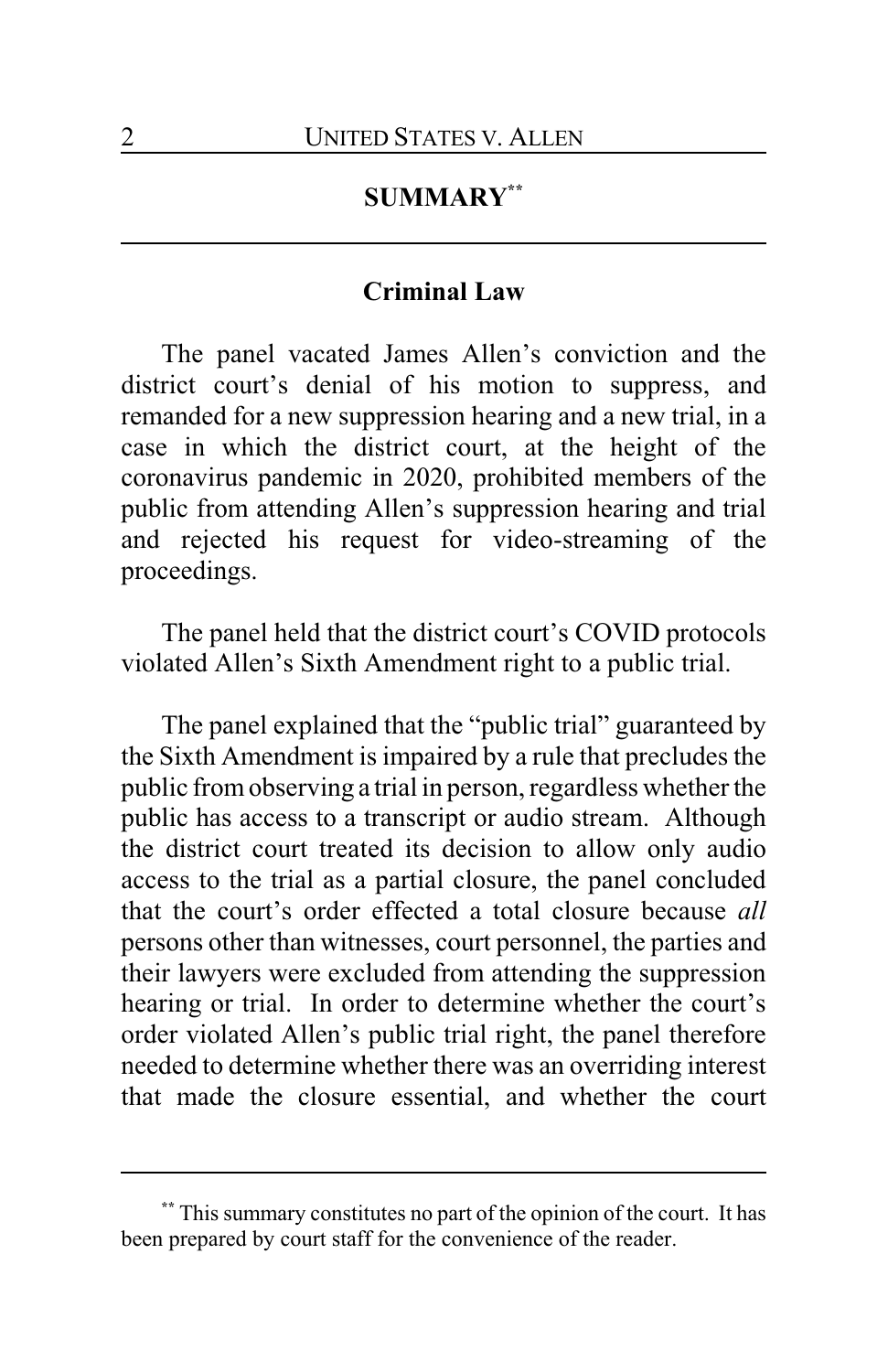considered reasonable alternatives to ensure that the closure order was narrowly tailored.

Given the impact of the COVID pandemic on Northern California at the time the court was attempting to schedule Allen's trial, the panel agreed that the goal of limiting the transmission of COVID while holding a trial was an overriding interest. The panel concluded that the district court's complete prohibition on the public's visual access was not, however, narrowly tailored. Noting that courts throughout the country, facing the same need to balance public health issues against a defendant's public trial right, consistently developed COVID protocols that allowed some sort of visual access to trial proceedings, the panel wrote that the district court cannot show that allowing a limited number of members of the public to view the trial in the courtroom, or via a live-streamed video in a different room, would imperil public health.

The panel emphasized that an order prohibiting the public's visual access to a trial or suppression hearing will not always violate the defendant's public trial right, as certain interests (such as national security) may be so compelling that prohibiting the public's observation of some or all of the proceedings may be warranted.

The panel wrote that the only remedy appropriate to the violation is a new suppression hearing and a new trial.

The panel addressed in a contemporaneously filed memorandum disposition Allen's challenge to the district court's denial of his motion to dismiss the indictment under the Speedy Trial Act.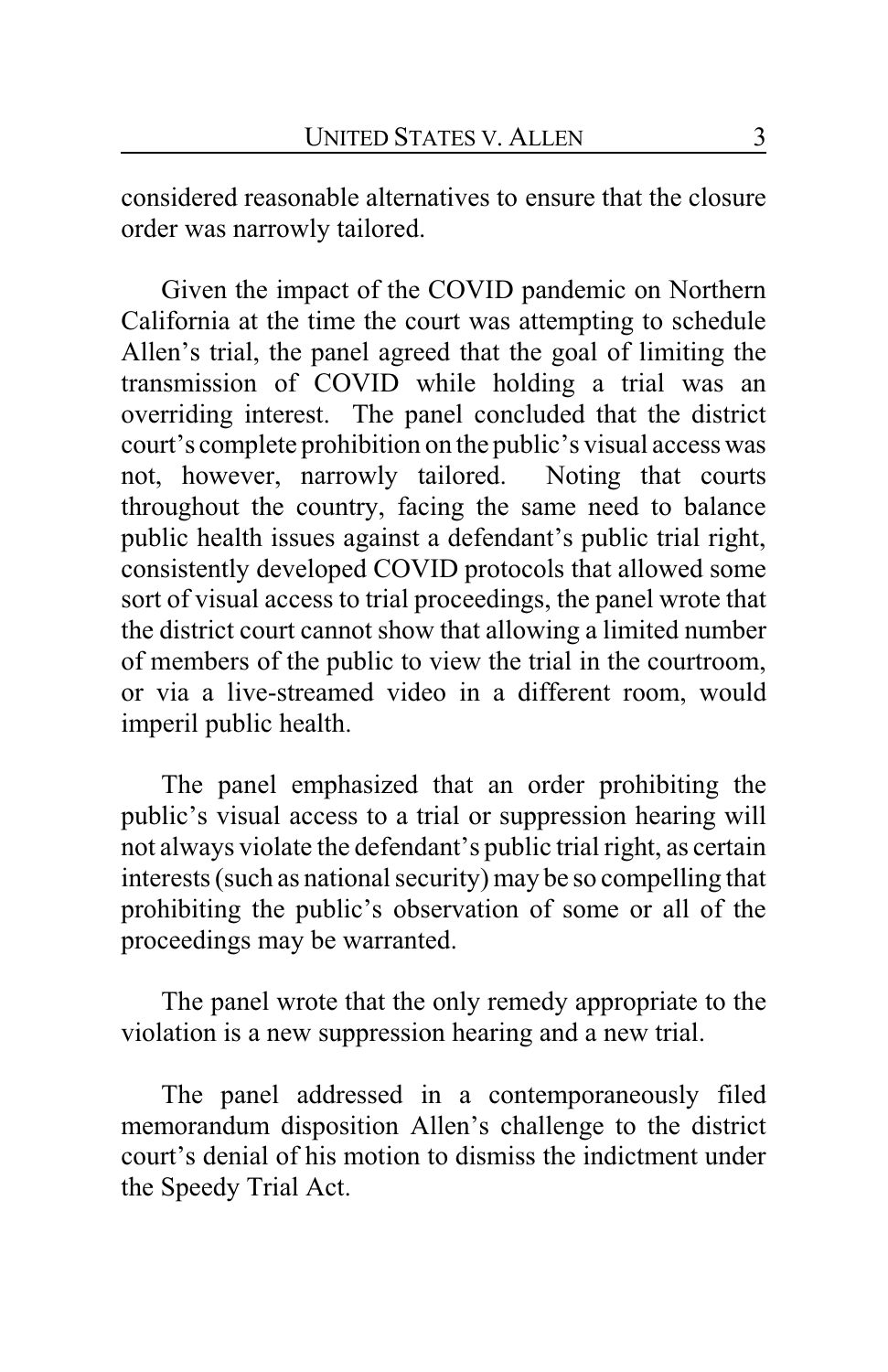## **COUNSEL**

Lisa Ma (argued), Assistant Federal Public Defender; Geoffrey A. Hansen, Acting Federal Public Defender; Office of the Federal Public Defender, Oakland, California; for Defendant-Appellant.

Noah Stern (argued), Assistant United States Attorney; Matthew M. Yelovich, Chief, Appellate Section, Criminal Division; Stephanie M. Hinds, Acting United States Attorney; United States Attorney's Office, Oakland, California; for Plaintiff-Appellee.

### **OPINION**

IKUTA, Circuit Judge:

At the height of the coronavirus pandemic in 2020, the district court here prohibited members of the public from attending the defendant's suppression hearing and trial and rejected the defendant's request for video-streaming of the proceedings. This appeal raises the question whether the court's order violated the defendant's Sixth Amendment right to a public trial. We conclude that the district court's order was not narrowly tailored, in part because courts throughout the country, facing the same need to balance public health issues against a defendant's public trial right, consistently developed COVID protocols that allowed some sort of visual access to trial proceedings. Accordingly, we conclude that the court's COVID protocols in this case violated the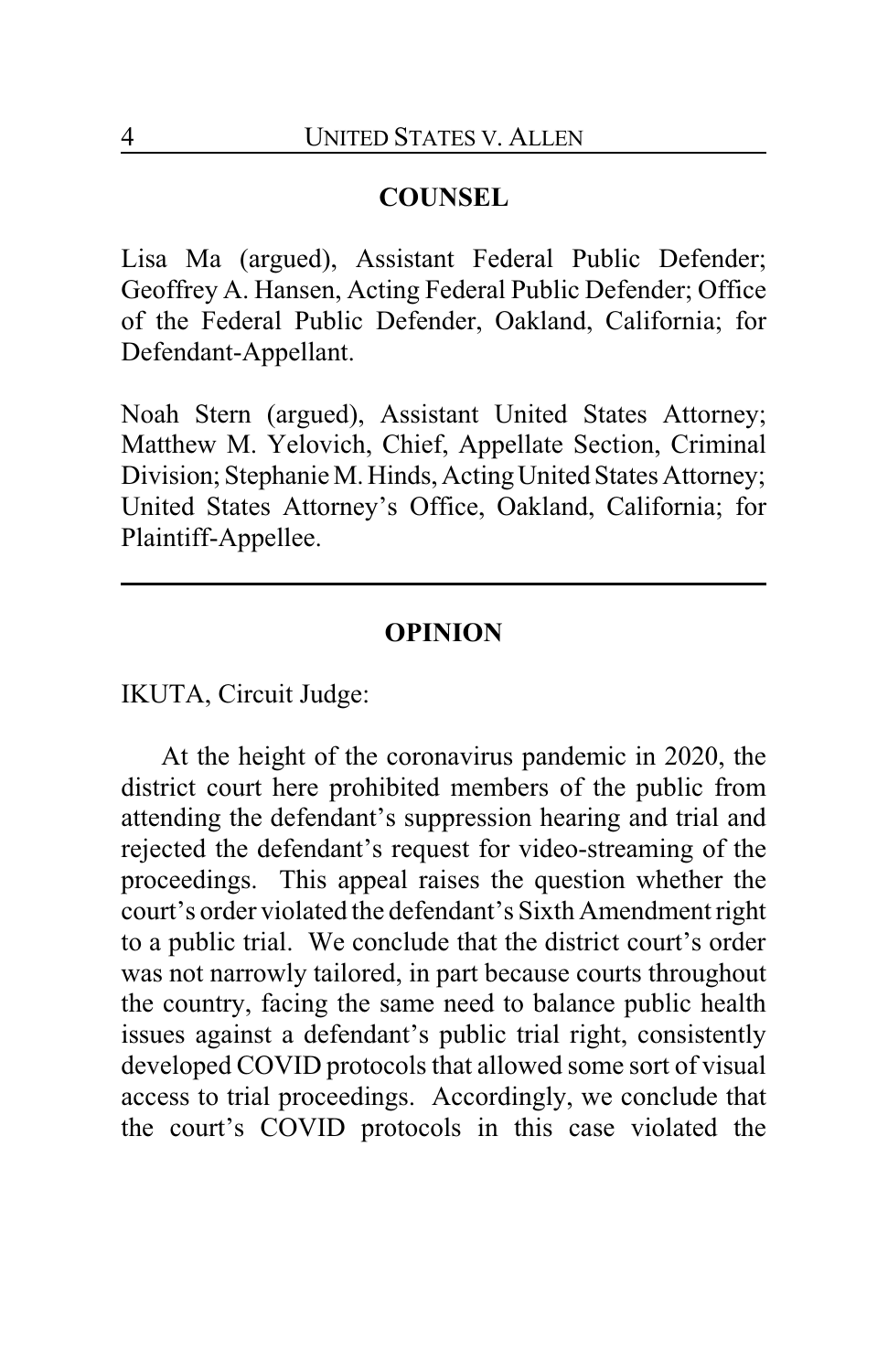defendant's public trial right, and he is entitled to a new suppression hearing and trial.**<sup>1</sup>**

I

In July 2020, police officers were dispatched to a residential street in Pinole, California, where they found James Allen sitting in a stolen vehicle. An inventory search uncovered a loaded AR-15 style rifle. The officers arrested Allen, who was subsequently indicted on one count of being a felon in possession of a firearm and ammunition, in violation of 18 U.S.C. § 922(g)(1).

The district court's effort to schedule Allen's trial was hampered by the impact of the global coronavirus (COVID) pandemic. Beginning in March 2020 and continuing through all periods relevant to this appeal, the COVID pandemic shut down much of California: the governor declared a state of emergency in March 2020, issued a stay-at-home order for non-essential workers, and closed most non-essential businesses. The stringency of these restrictions ebbed and flowed during the relevant time period, depending on the number of reported COVID cases and deaths, but most restrictions remained in place throughout 2020.

**<sup>1</sup>** We address Allen's challenge to the district court's denial of Allen's motion to dismiss the indictment under the Speedy Trial Act in a memorandum disposition filed concurrently with this opinion. See Fed. App'x . Allen's other claims on appeal are moot in light of our holding here.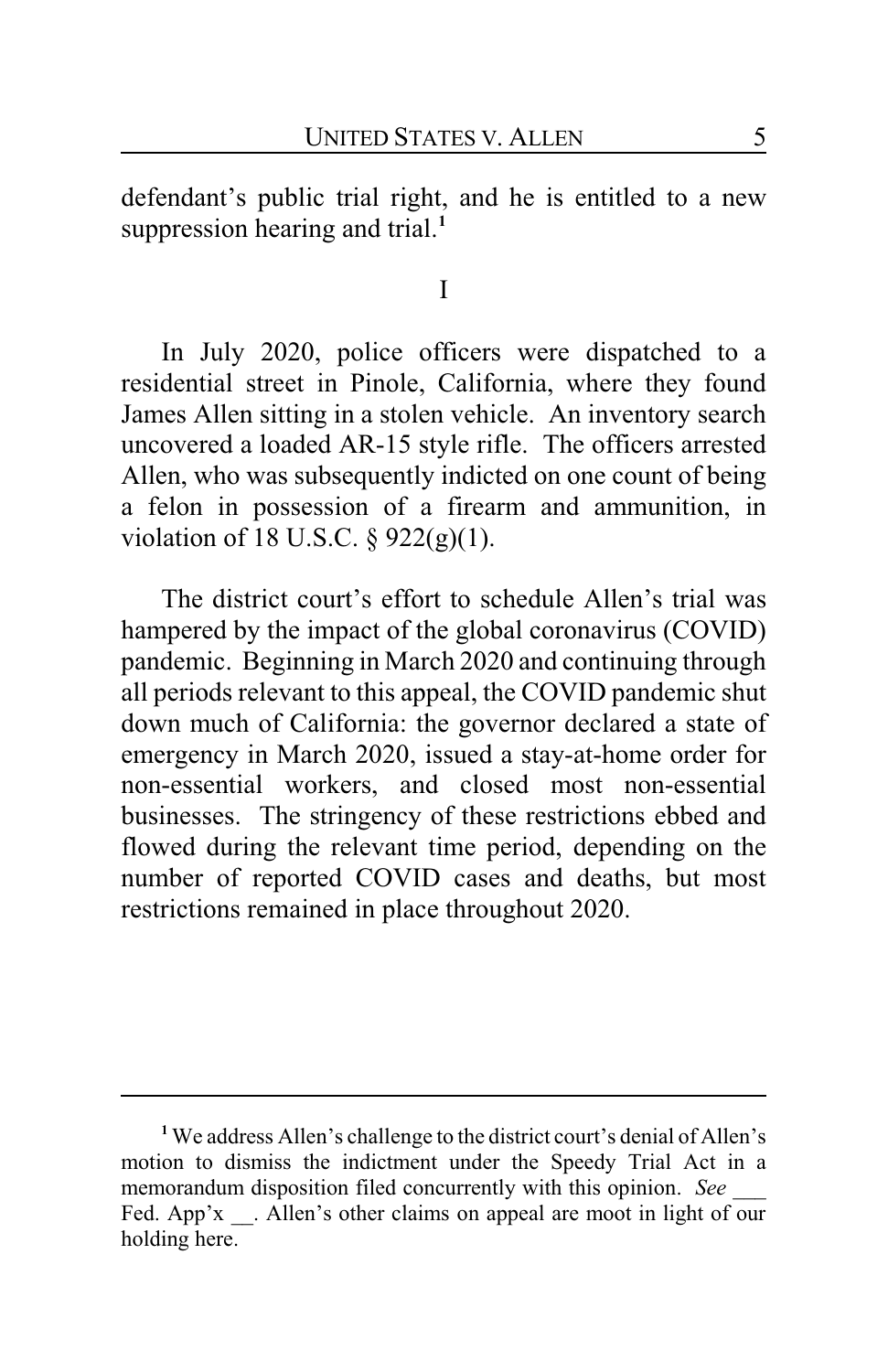These events significantly impacted state and federal trial courts. The Chief Judge of the Northern District of California (the district in which the court here was located) issued a series of general orders prescribing COVID protocols. In September 2020, at the time the district court here was preparing for Allen's trial, the relevant general order stated that criminal jury trials "may proceed in accordance with the logistical considerations necessitated by the Court's safety protocols." United States District Court for the Northern District Of California, General Order No. 72-6: In re: Coronavirus Disease Public Health Emergency (September 16, 2020). According to the court's website at the time, "persons who have been authorized by a judge or the Clerk of Court may enter courthouse property."

Notwithstanding these general orders, the judge presiding over Allen's proceedings adopted additional COVID restrictions. The court's protocol for Allen's pretrial hearings and trial precluded members of the public from entering the courtroom, and gave them access to the proceedings only by streaming audio over the internet.

Allen objected to this protocol as violating his Sixth Amendment right to a public trial. At a hearing to consider this and other pretrial issues, Allen's counsel argued that while neither audio nor video streaming of the trial was equivalent to an in-person trial, Allen would accept video as "an adequate substitute" for public access because it "comes closer to recapturing that in-person experience more so than telephone." According to counsel, "the ability to have the courtroom open is not simply to hear the witnesses but to see the witnesses, to see the jury, to see the defendant, to see the attorneys, see the court," as well as "to see the exhibits . . . and have as close to a re-creation of that ability to walk into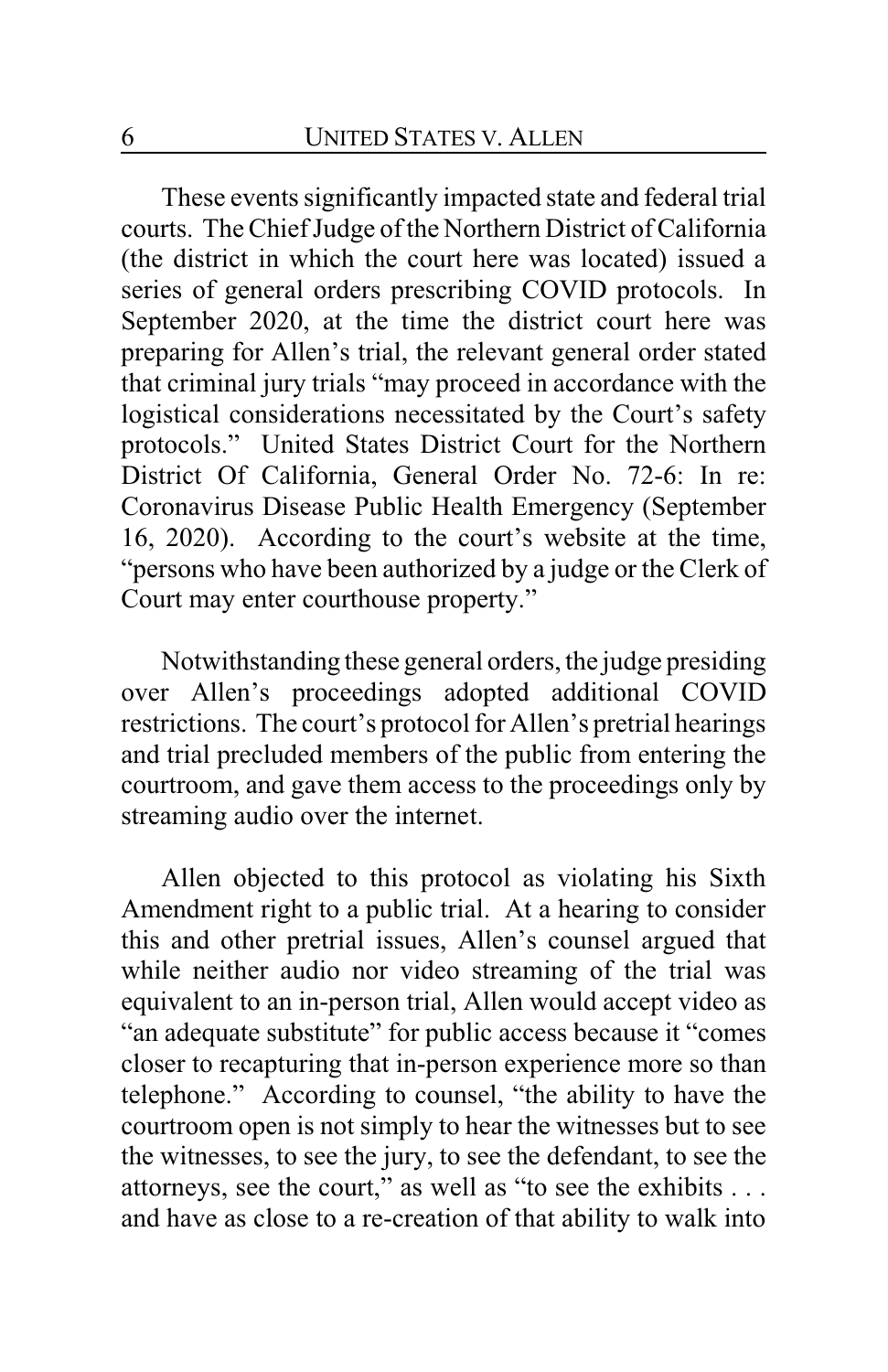the courthouse." By contrast, counsel asserted, telephone access was not an adequate substitute because "you miss all of that flavor." Counsel argued that this factual difference adds up to "a constitutional legal difference."

After a hearing, the district court denied Allen's objection. The court assumed "that audio access constitutes a partial closure" of the court. Nevertheless, the court held there was "an abundantly clear substantial reason for the closure" which was the "compelling objective of keeping people safe and limiting the spread of the virus." Therefore, the court concluded, it was "clear as a matter of public health that the number of people in the courthouse have to be limited."

The court also held that its protocols were narrowly tailored to the interest in stemming the spread of COVID. The court ruled that there was no basis "for concluding that there's a constitutional difference between audio and video." It then rejected the counsel's proposed alternative of videostreaming the trial. According to the court, it would be improper to live-stream the proceedings over the internet because the court would be unable to prevent viewers from recording the trial.**<sup>2</sup>** And the court concluded that livestreaming the video to a different room in the courthouse would not meet the objectives of closing the courthouse and curbing the spread of COVID, because it would not limit the

**<sup>2</sup>** The district court was apparently concerned that live streaming the trial on the internet would make it difficult to prevent recording of the trial in violation of Rule 53 of the Federal Rules of Criminal Procedure, which provides: "Except as otherwise provided by a statute or these rules, the court must not permit the taking of photographs in the courtroom during judicial proceedings or the broadcasting of judicial proceedings from the courtroom."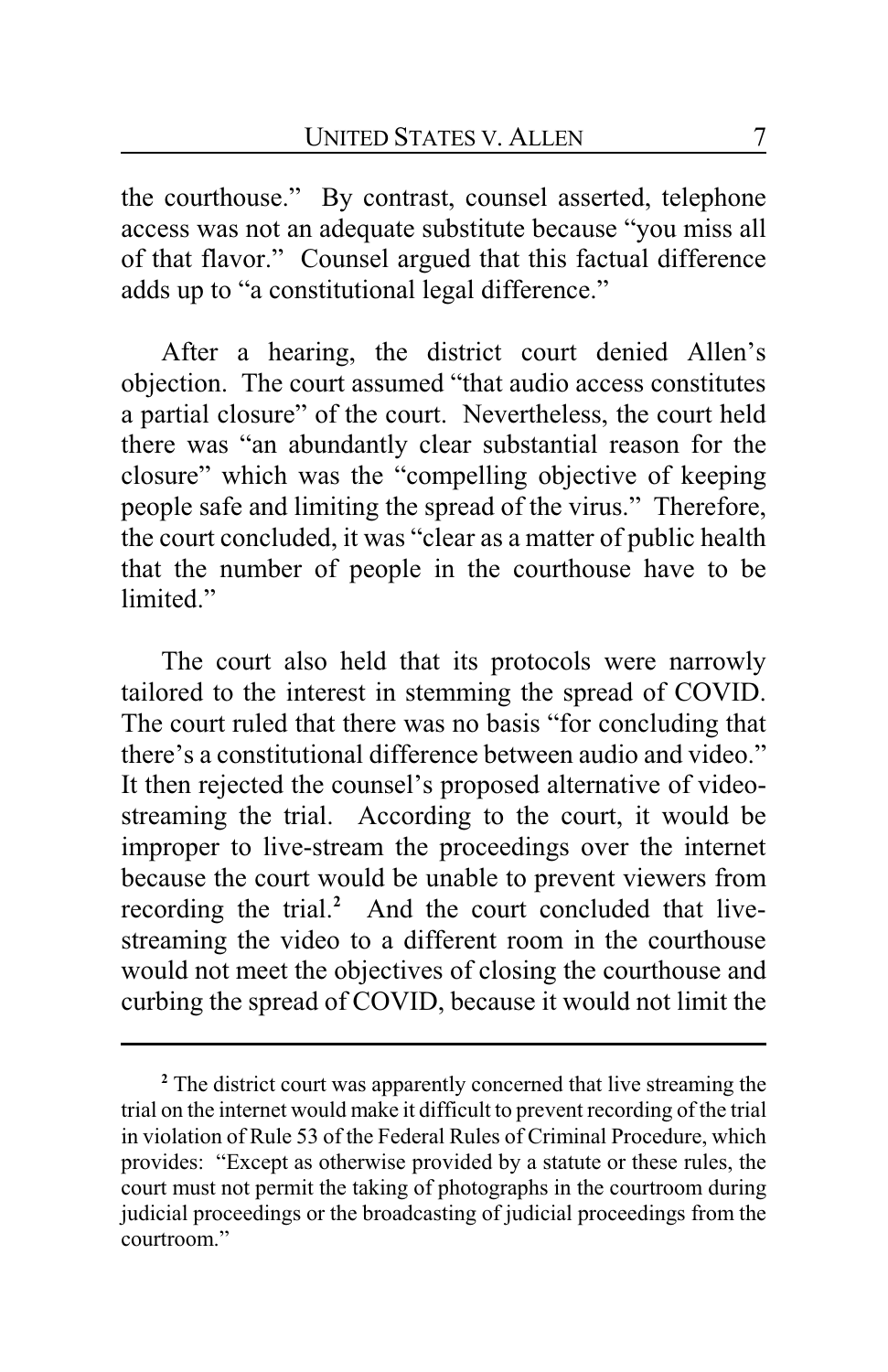number of persons in the courthouse. Finally, the court stated that not everyone in the public had the means to view a streamed video, whereas telephone access was more widely accessible. Because there was a substantial reason for limiting access to the courthouse, and the audio access option was narrowly tailored, the court concluded that its protocol was constitutionally adequate "for Sixth Amendment purposes." The suppression hearing and the trial proceeded according to this protocol.

After trial, the jury returned a guilty verdict and the district court sentenced Allen to six years in federal custody followed by a three year term of supervised release. Allen filed a timely notice of appeal.

We have jurisdiction under 28 U.S.C. § 1291. We review public trial claims de novo. *United States v. Waters*, 627 F.3d 345, 359 (9th Cir. 2010).

#### II

From "the days before the Norman Conquest," despite "great changes in courts and procedures . . . one thing remained constant: the public character of the trial at which guilt or innocence was decided." *Richmond Newspapers, Inc. v. Virginia*, 448 U.S. 555, 565–66 (1980). The "presumptive openness of the trial, which English courts were later to call 'one of the essential qualities of a court of justice,'" was also "an attribute of the judicial systems of colonial America." *Id.* at 567 (citation omitted). The principle that trials should be open to the public was eventually incorporated into the Sixth Amendment, which provides that "[i]n all criminal prosecutions, the accused shall enjoy the right to a speedy and public trial . . . ." U.S. Const. amend. VI.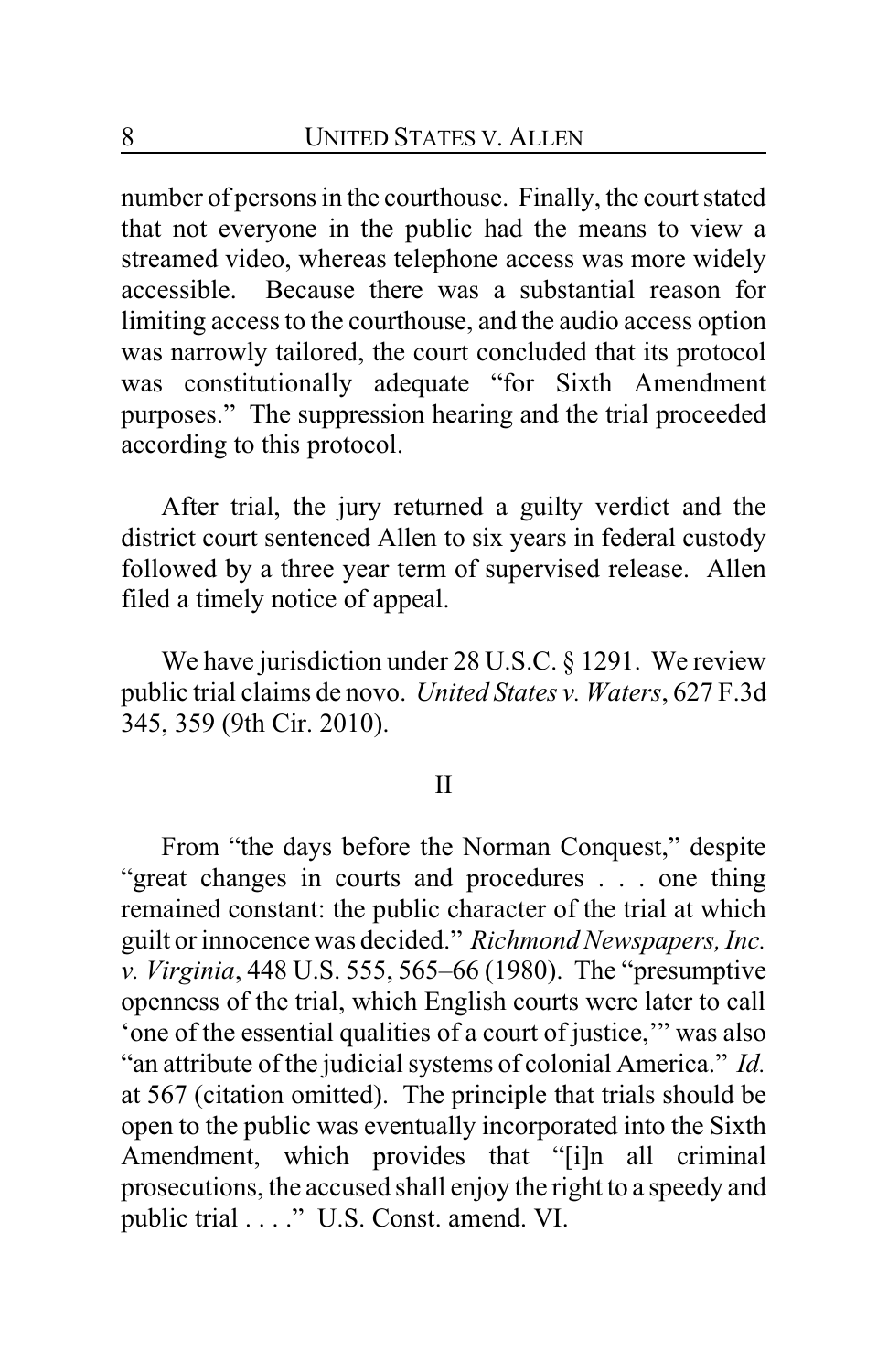#### A

The scope of the public trial right must be understood in light of its purposes. The "public trial guarantee" is a right "created for the benefit of the defendant." *Gannett Co., Inc. v. DePasquale*, 443 U.S. 368, 380 (1979).**<sup>3</sup>** The open nature of the proceedings protects the defendant by ensuring "that the public may see he is fairly dealt with and not unjustly condemned, and that the presence of interested spectators may keep his triers keenly alive to a sense of their responsibility and to the importance of their functions." *In re Oliver*, 333 U.S. 257, 270 n.25 (1948); *see also Gannett Co.*, 443 U.S. at 383 ("Openness in court proceedings may . . . cause all trial participants to perform their duties more conscientiously, and generally give the public an opportunity to observe the judicial system."). There is also a societal interest in public observation of trial proceedings because, among other things, such observation gives "assurance to those not attending trials that others were able to observe the proceedings and enhanced public confidence." *Press-Enterprise Co. v. Superior Ct. of California*, *Riverside Cty.*, 464 U.S. 501, 507 (1984).

The purposes of the public trial right are advanced most by the public's ability to observe the trial. This is confirmed by "our English common law heritage," in which the public trial right "has its roots." *In re Oliver*, 333 U.S. at 266. For example, Sir William Blackstone explained in 1768 that this "open examination of witnesses viva voce, in the presence of

**<sup>3</sup>** The public does not have a Sixth Amendment right to a public trial, though the Supreme Court has determined that "the right to attend criminal trials is implicit in the guarantees of the First Amendment." *Richmond*, 448 U.S. at 580.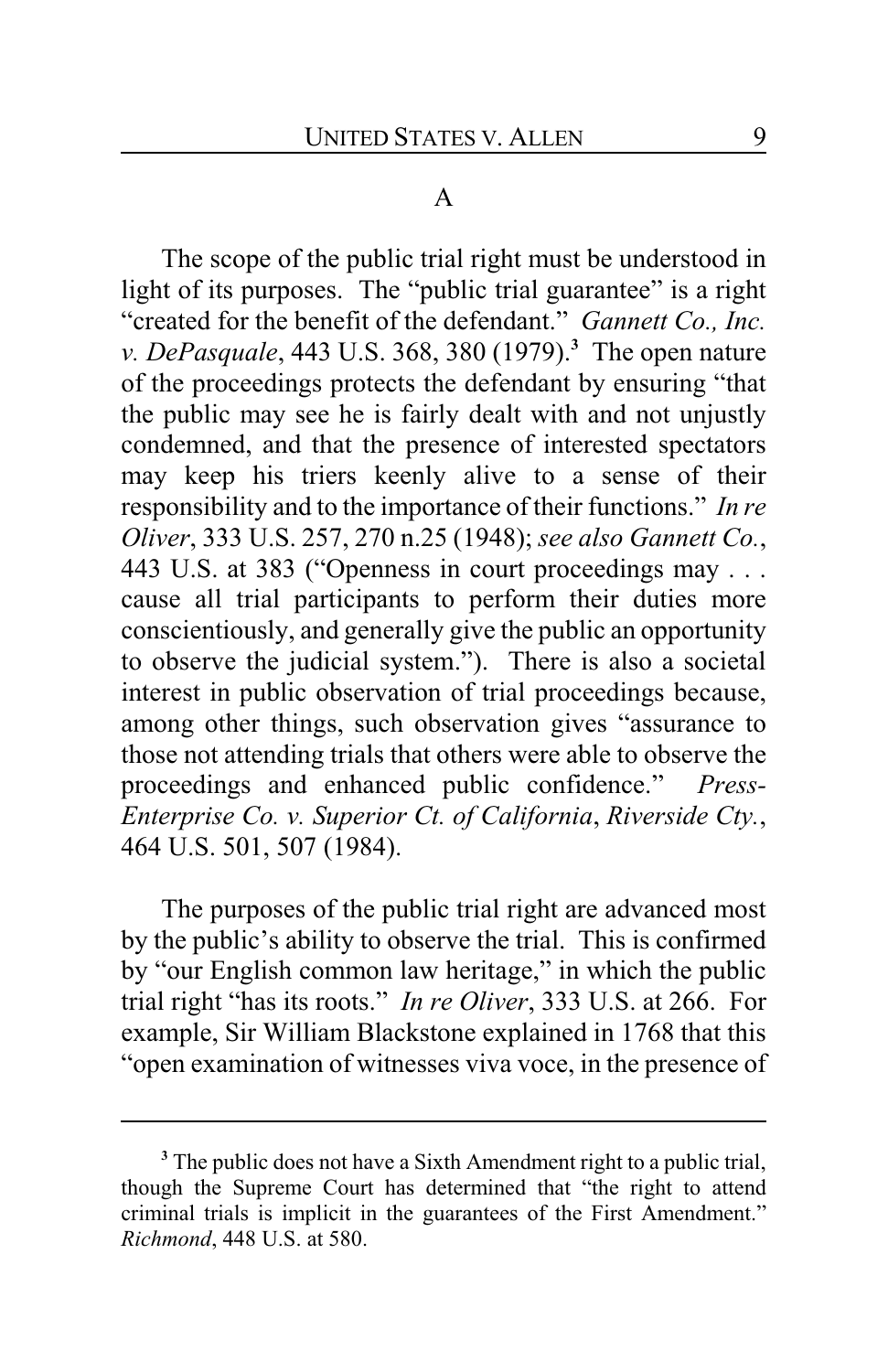all mankind, is much more conducive to the clearing up of truth than the private and secret examination before an officer or his clerk." 3 W. Blackstone, Commentaries on the Laws of England 373 (1768). And in 1820, Sir Matthew Hale noted that, in English trials, "evidence is given 'in the open court and in the presence of the parties, counsel, and all bystanders.'" Max Radin, *The Right to a Public Trial*, 6 Temp. L.Q. 381, 382 (1932) (quoting M. Hale, *History of the Common Law of England*, ch. XII, 343 (1820)).

Early state court cases echo this common-law emphasis on public observation. In 1846, the Supreme Court of Ohio explained that it is the defendant's right to have the public "witness the manner, tone, and temper of his prosecution," and that "all that can be said or preferred against him, and all that can be said or urged in his favor, shall be in the hearing and presence of the public." *Kirk v. State*, 14 Ohio 511, 512–13 (Ohio 1846). Similarly, in 1884, Justice Holmes (then of the Supreme Judicial Court of Massachusetts) explained that "the trial of causes should take place under the public eye . . . because it is of the highest moment that those who administer justice should always act under the sense of public responsibility, and that every citizen should be able to satisfy himself with his own eyes as to the mode in which a public duty is performed." *Cowley v. Pulsifer*, 137 Mass. 392, 394 (Mass. 1884). Federal and state courts throughout the late nineteenth-century and early twentieth-century continued to underscore the significance of the public's ability to observe trials. *See People v. Hartman*, 103 Cal. 242, 245 (Cal. 1894) ("The trial should be 'public,' in the ordinary commonsense acceptation of the term. The doors of the court room are expected to be kept open, [and] the public are entitled to be admitted . . . ."); *Davis v. United States*, 247 F. 394, 395 (8th Cir. 1917) ("As the expression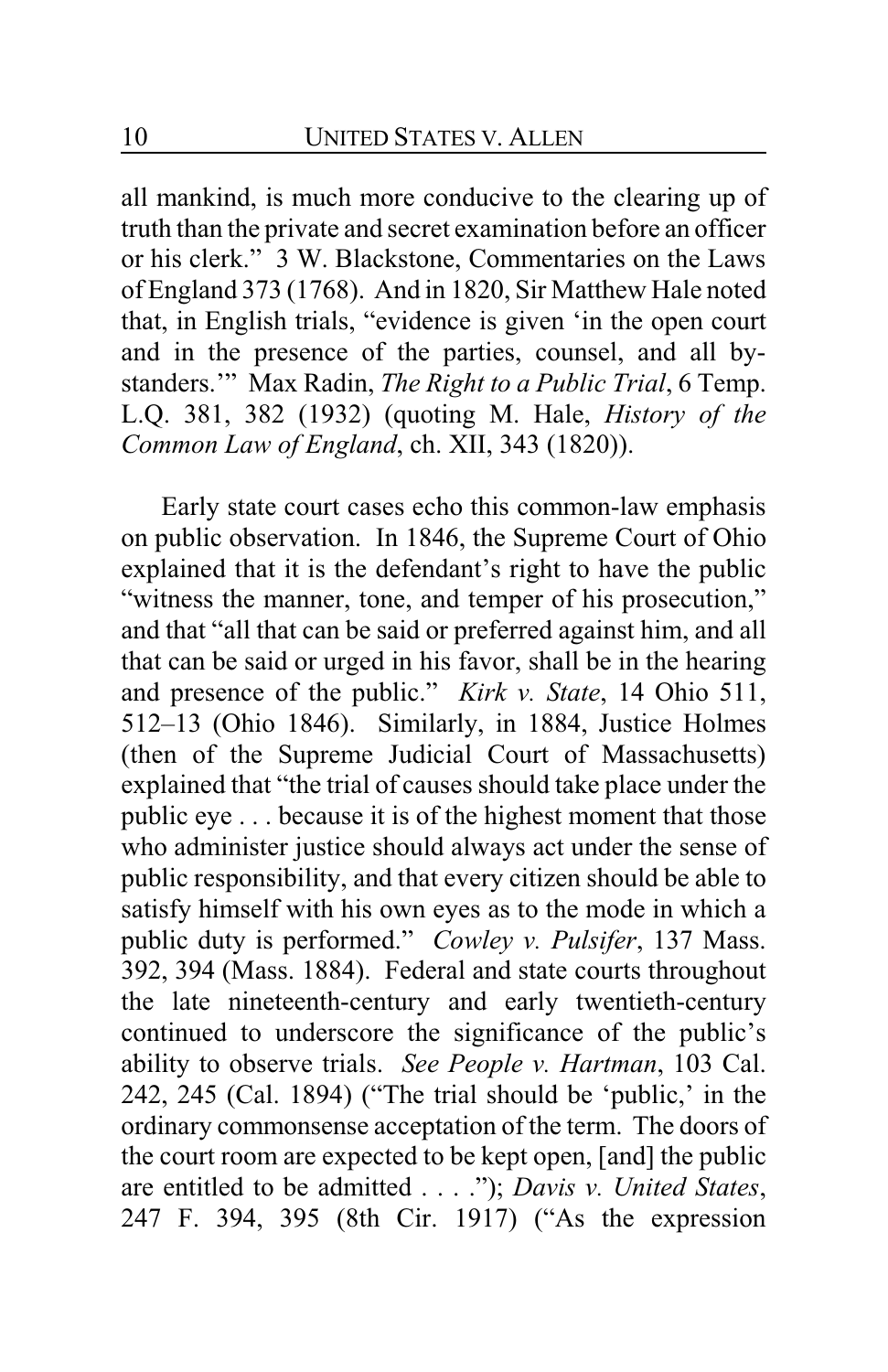necessarily implies, a public trial is a trial at which the public is free to attend."); *State v. Hensley*, 79 N.E. 462, 463 (Ohio 1906) ("[A] public trial means one which is not limited or restricted to any particular class of the community, but is open to the free observation of all.").

Because of the importance of public observation of court proceedings, transcripts of a trial are not an adequate substitute for access to the courtroom to observe the trial. "[T]ranscripts of testimonial evidence which cannot capture the sweaty brow, the shifty eye, the quavering voice never fully reflect what was communicated by the testifying witness." *In re Schoenfield*, 608 F.2d 930, 935 (2d Cir. 1979); *see also Skilling v. United States*, 561 U.S. 358, 386 (2010) (noting the difficulty of "second-guessing" a trial judge's decisions in *voir dire* given that a judge is "influenced by a host of factors impossible to capture fully in the record—among them, the prospective juror's inflection, sincerity, demeanor, candor, body language, and apprehension of duty"). The Supreme Court has implicitly recognized that a transcript is not an adequate substitute for an open trial. *See In re Oliver*, 333 U.S. at 259, 271 (stating, in a case where a "stenographer was most likely" present at the proceedings, that "recordation" of a trial would not remedy the evils posed by secret trials, and ruling that a closed trial violated the defendant's public trial right); *see also Waller v. Georgia*, 467 U.S. 39, 43–49 (1984) (holding, in a case where a transcript of the proceeding had been released to the public, that a closed proceeding violates the Sixth Amendment public trial right).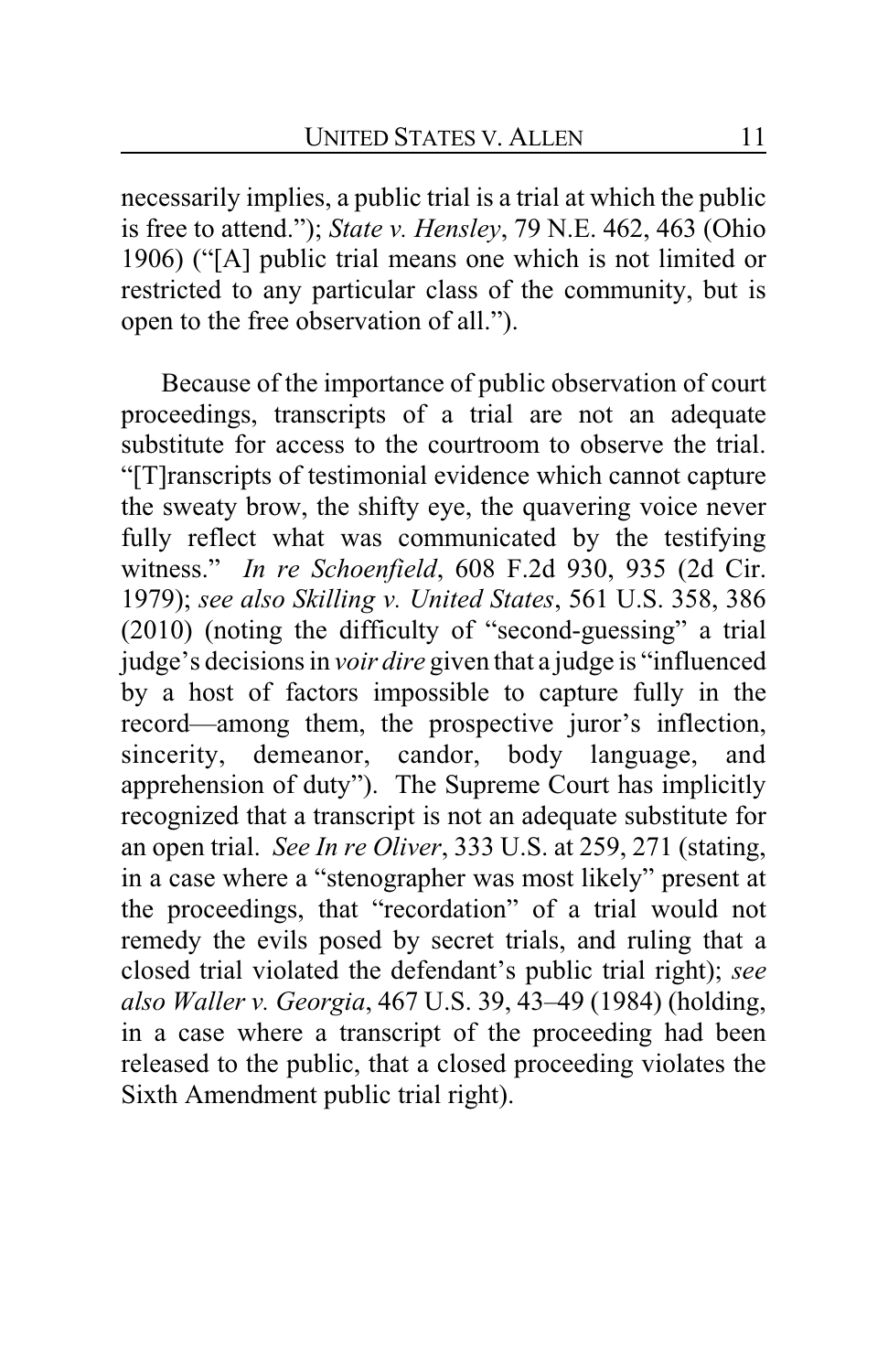For purposes of the public trial right, an audio stream is not substantially different than a public transcript. Although a listener may be able to detect vocal inflections or emphases that could not be discerned from a cold transcript, an audio stream deprives the listener of information regarding the trial participant's demeanor and body language. Nor can a listener observe the judge's attitude or the reactions of the jury to a witness's testimony, or scan any visual exhibits. Like a transcript, then, an audio stream cannot "fully reflect what was communicated by the testifying witness." *In re Schoenfield*, 608 F.2d at 935. Indeed, the district court here implicitly acknowledged the value of visual observation when it required witnesses at the suppression hearing and trial to wear clear masks. Further, any failure to make the judge, counsel, defendant and jury subject to the public's eye (as well as its ear) undermines confidence in the proceedings. *See Press-Enterprise*, 464 U.S. at 505. Therefore, the "public trial" guaranteed by the Sixth Amendment is impaired by a rule that precludes the public from observing a trial in person, regardless whether the public has access to a transcript or audio stream.

#### B

Because the public's ability to observe the trial lies at the core of the public trial right, the district court's decision to preclude the public from attending the trial and to allow only audio access burdened Allen's public trial right. The parties do not dispute this.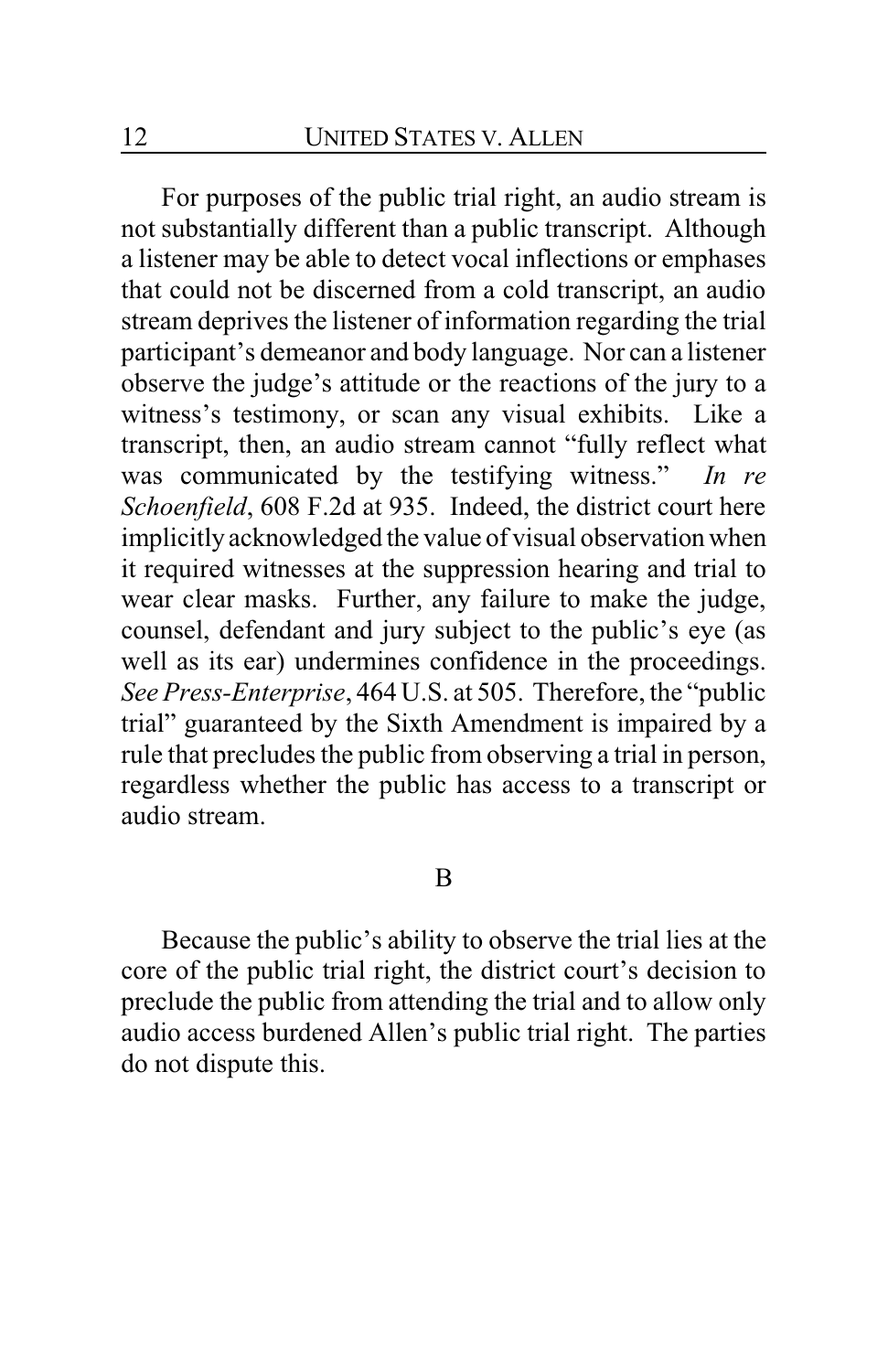But like other constitutional rights, a defendant's right to a public trial is not absolute. *United States v. Yazzie*, 743 F.3d 1278, 1286 (9th Cir. 2014). The Supreme Court has held that "the right to an open trial may give way in certain cases to other rights or interests." *Waller*, 467 U.S. at 45.

The test for determining whether a particular closure order violates a defendant's public trial right changes depending on whether the courtroom closure is total or partial. A total closure of the courtroom means that "*all* persons other than witnesses, court personnel, the parties and their lawyers are excluded for the duration of the hearing," *United States v. Rivera*, 682 F.3d 1223, 1236 (9th Cir. 2012) (cleaned up). A partial closure means the court has excluded only a limited number of persons from the courtroom, either for the duration of the proceeding or for a limited period of time (such as during one witness's testimony). *See United States v. Sherlock*, 962 F.2d 1349, 1357 (9th Cir. 1989).

Before ordering a total closure, the court must determine that there is "an overriding interest based on findings that closure is essential to preserve higher values." *Id.* at 1356 (quoting *Waller*, 467 U.S. at 45)*.* If there was only a partial closure, there must be a substantial interest, rather than an overriding interest, for the closure. *See Rivera*, 682 F.3d at 1236. In addition, any closure must be "narrowly tailored to serve" the overriding or substantial interest at issue, and the court must consider reasonable alternatives to closing the courtroom. *Id.* at 1235. Courts must sua sponte consider possible alternatives to a closure "even when they are not offered by the parties." *Presley v. Georgia*, 558 U.S. 209, 214 (2010).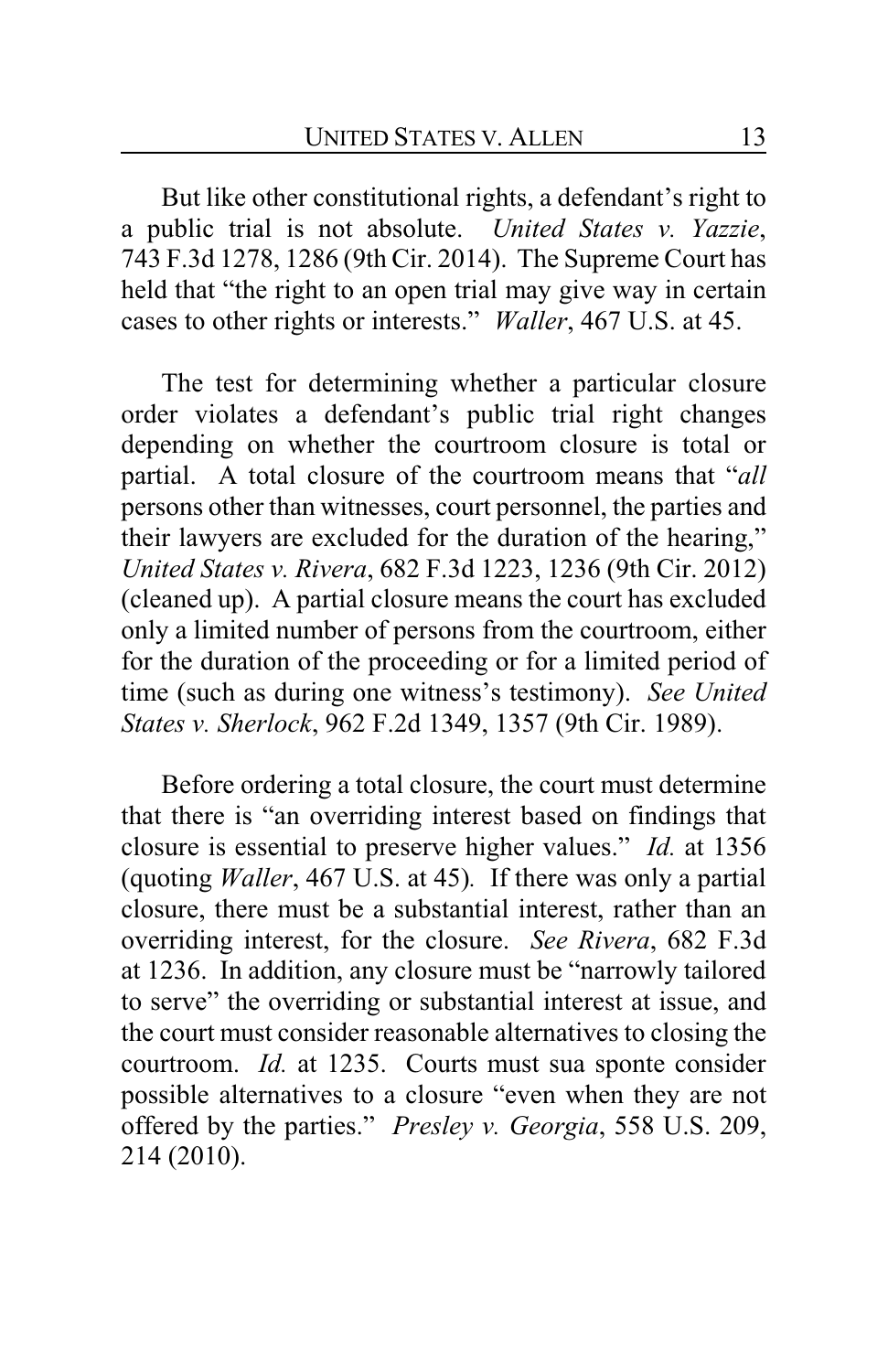Although the district court here treated its decision to allow only audio access to the trial as a partial closure, we conclude that the court's order effected a total closure because "*all* persons other than witnesses, court personnel, the parties and their lawyers [were] excluded" from attending the suppression hearing or trial. *Rivera*, 682 F.3d at 1236 (internal quotation marks omitted). Therefore, in order to determine whether the court's order violated Allen's public trial right, we must determine whether there was an overriding interest that made the closure essential, and whether the court considered reasonable alternatives to ensure that the closure order was narrowly tailored.

## $\mathcal{C}$

The district court characterized its overriding interest as "keeping people safe and limiting the spread of the virus." As the Supreme Court has acknowledged, "[s]temming the spread of COVID-19 is unquestionably a compelling interest." *Roman Cath. Diocese of Brooklyn v. Cuomo*, 141 S. Ct. 63, 67 (2020). Given the impact of the COVID pandemic on Northern California at the time the court was attempting to schedule Allen's trial, we agree that the goal of limiting the transmission of COVID while holding a trial was an overriding interest. *See id.* The parties here do not dispute this. Rather, they focus on the question whether the court's COVID protocols were narrowly tailored.

A courtroom closure is narrowly tailored to a substantial or overriding interest if it is "no broader than necessary to protect that interest." *Waller*, 467 U.S. at 48. In considering whether a burden imposed on a constitutional right is narrowly tailored, the Supreme Court considers, among other things, "different methods that other jurisdictions have found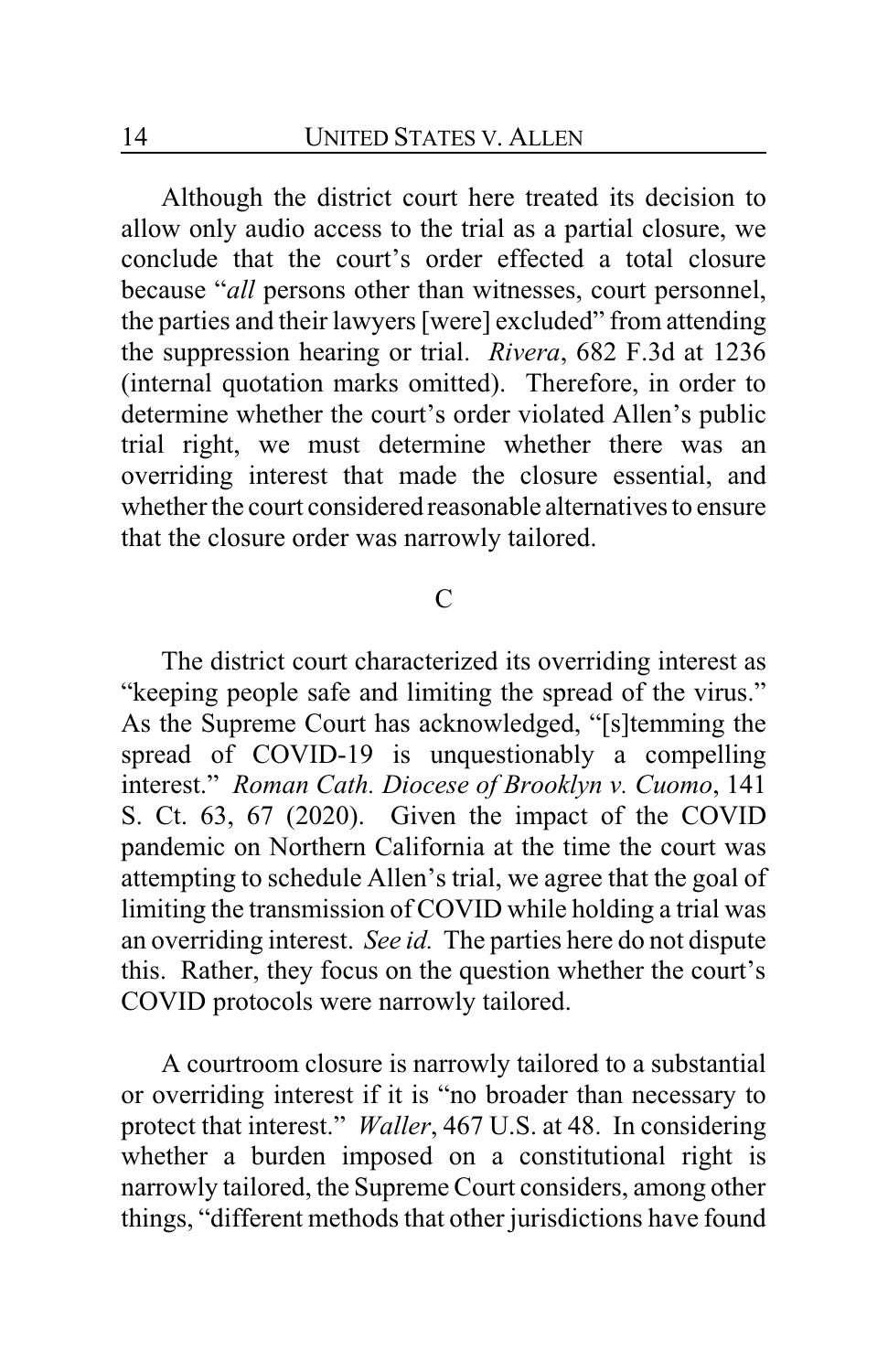effective" in addressing the problem "with less intrusive tools." *McCullen v. Coakley*, 573 U.S. 464, 494 (2014). Thus, in determining whether a corrections department had established that it adopted the "least restrictive means of furthering a compelling government interest," in burdening the religious rights of inmates, the Court noted that, "[w]hile not necessarily controlling, the policies followed at other well-run institutions would be relevant to a determination of the need for a particular type of restriction." *Holt v. Hobbs*, 574 U.S. 352, 368 (2015). The Court has also applied this standard in the context of the COVID pandemic. *See Diocese of Brooklyn*, 141 S. Ct. at 67. In *Diocese of Brooklyn*, the Court considered a governor's executive order imposing severe restrictions on attendance at religious services for the purpose of stemming the spread of COVID. The Court determined that the restrictions could not be regarded as narrowly tailored, in part because they were "much tighter than those adopted by many other jurisdictions hard-hit by the pandemic." *Id.*

The existence of reasonable alternatives also sheds light on whether closure restrictions are narrowly tailored. "For instance, instead of closing an entire hearing, a trial court should consider the reasonable alternative of 'closing only those parts of the hearing that jeopardized the interests advanced.'" *Yazzie*, 743 F.3d at 1289 (quoting *Waller*, 467 U.S. at 48). Similarly, "instead of excluding the public from a voir dire of prospective jurors, the trial court should have adopted the reasonable alternative of finding additional space in the courtroom to accommodate members of the public who wished to attend." *Id.* at 1290 (citing *Presley*, 558 U.S. at 215).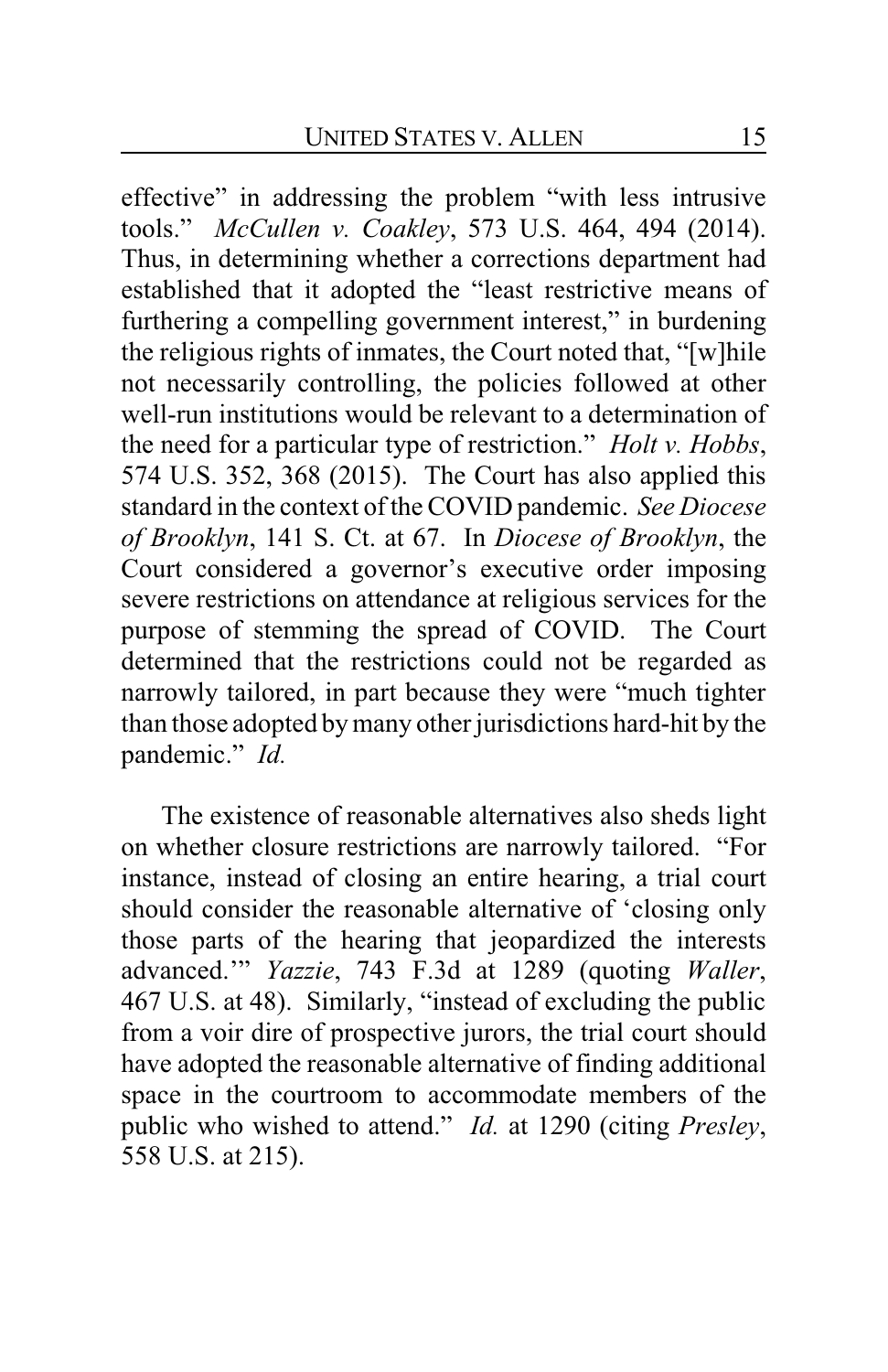In determining whether the district court erred in not adopting less restrictive alternatives here, we begin by considering the policies adopted by other jurisdictions to address COVID issues. *See McCullen*, 573 U.S. at 494. In this context, we consider video streaming to be a less restrictive alternative to audio streaming, because the core of the defendant's Sixth Amendment right is to have his trial open for public attendance and observation. *See supra* Section II.A.<sup>4</sup>

Our review of other jurisdictions reveals that the district court's order was "truly exceptional." *McCullen*, 573 U.S. at 490. During the pandemic, federal trial courts throughout the country addressed the same issue as the district court here. These courts (including courts that held trials in late 2020, when the district court held Allen's trial) consistently allowed some form of visual access to the trial, either by allowing the public to view a live video feed of the trial in a separate room in the courthouse, or by allowing a limited number of

**<sup>4</sup>** Therefore, we disagree with the court's determination that the difference between audio and video streaming has no constitutional significance. The court's reasoning that telephone access is preferable to video streaming because it is more widely accessible to the public does not take into account that audio streaming fails to satisfy the defendant's basic right to have the public observe the trial.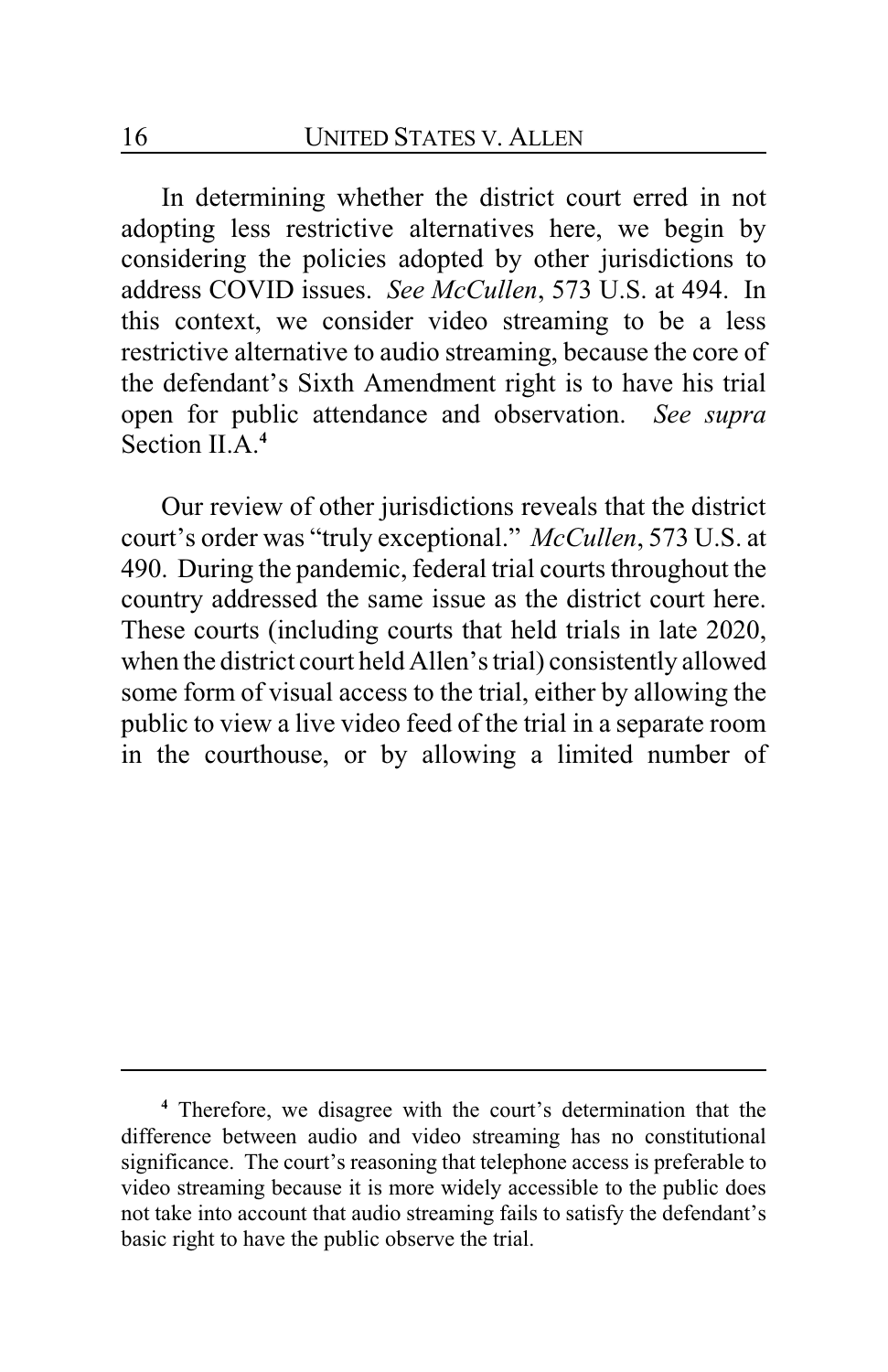spectators to be present in the courtroom. **<sup>5</sup>** Many state courts adopted similar measures.**<sup>6</sup>**

Courts also adopted a range of measures to minimize health risks. Some courts asked for lists of attendees who wanted to observe the trial, *see Barrow*, 2021 WL 3602859, at \*5, or allowed only a small number of public attendees (rather than all interested spectators) to observe the proceedings, *see Lappin*, 171 N.E.3d at 707; *Holder*, 2021 WL 4427254, at \*9. The government argues that Allen asked

**6** *See Strommen v. Larson*, 401 Mont. 554 (2020) (denying public trial claim where court allowed live video streaming at a remote location); *Lappin v. State*, 171 N.E.3d 702, 707 (Ind. Ct. App. 2021) (affirming conviction over public trial objection where the trial court gave the public access to *voir dire* proceedings only via audio streaming and allowed a limited number of spectators in the courtroom for trial).

**<sup>5</sup>** *See United States v. Babichenko*, 508 F. Supp. 3d 774, 778 (D. Idaho 2020) (permitting a separate room in courthouse with live video feed); *United States v. Sapalasan*, 2021 WL 2080011, at \*2 (D. Alaska May 24, 2021) (same); *United States v. Barrow*, 2021 WL 3602859, at \*5 (D.D.C. Aug. 13, 2021) (same); *United States v. Huling*, 2021 WL 2291836, at \*2 (D.R.I. June 4, 2021) (same); *United States v. Akhavan*, 2021 WL 1216909, at \*4 (S.D.N.Y. Apr. 1, 2021) (same); *United States v. Gordon*, 2021 WL 1820690, at \*2 (W.D. Tex. May 6, 2021) (same); *United States v. Trimarco*, 2020 WL 5211051, at \*2 (E.D.N.Y. Sept. 1, 2020) (permitting a limited number of spectators in courtroom and a separate room in courthouse with live video feed); *United States v. Johnson*, 2021 WL 3011933, at \*1 (N.D. Ohio July 16, 2021) (same); *United States v. Abdelaziz*, 2021 WL 4295840, at \*1 (D. Mass. Sept. 20, 2021) (same); *United States v. Richards*, 2020 WL 5219537, at \*1 (M.D. Ala. Sept. 1, 2020) (permitting courtroom access for the defendant's family and separate room in courthouse with live video feed); *United States v. Bledson*, 2021 WL 1152431, at \*3 (M.D. Ala. Mar. 25, 2021) (same); *United States v. Fortson*, 2020 WL 4589710, at \*2 (M.D. Ala. Aug. 10, 2020) (same); *United States v. Holder*, 2021 WL 4427254, at \*9 (D. Colo. Sept. 27, 2021) (permitting limited spectators in courtroom).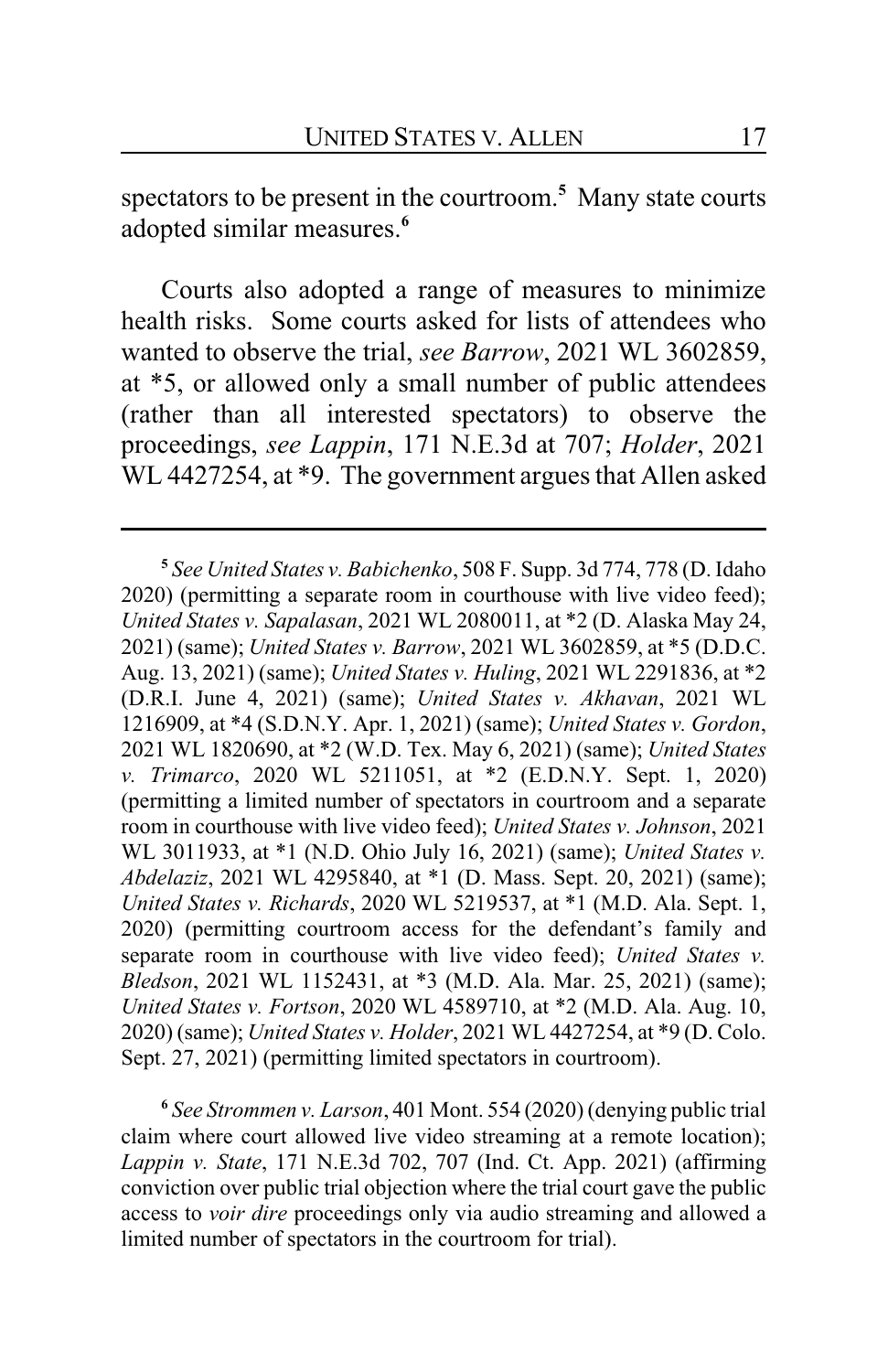only for video-streaming, and did not request that specified individuals, such as family members or journalists, be allowed to attend the trial. But the district court had an obligation to sua sponte consider alternatives "even when they are not offered by the parties." *Presley*, 558 U.S. at 214. Other courts required members of the public attending a proceeding to pass temperature checks, wear a mask, and answer a health questionnaire. *See Trimarco*, 2020 WL 5211051, at \*3.

Each of the alternatives adopted by other courts was "more narrowly tailored and more protective of constitutional rights" than a total closure of the courtroom. *Yazzie*, 743 F.3d at 1289. That other jurisdictions could address the pandemic using more targeted means suggests that the district court here had "too readily forgone options that could serve its interests just as well, without substantially burdening" Allen's public trial right. *McCullen*, 573 U.S. at 490.

In light of the availability of these alternatives, the district court could justify its more restrictive order only if it had some unique reason it could not use video-streaming or other alternatives, despite other courts being able to do so. *Cf. Holt*, 574 U.S. at 368–69 (holding that a security measure burdening prisoners' First Amendment rights was not narrowly tailored when the state failed to show why it could not offer a religious accommodation, even though the vast majority of states and the federal government were able to offer such accommodations). But the court here did not articulate such unique reasons. The district court stated only that live-streaming the video to a different room in the courthouse would not meet the objectives of curbing the spread of COVID, because it would not limit the number of persons in the courthouse. This reasoning fails because the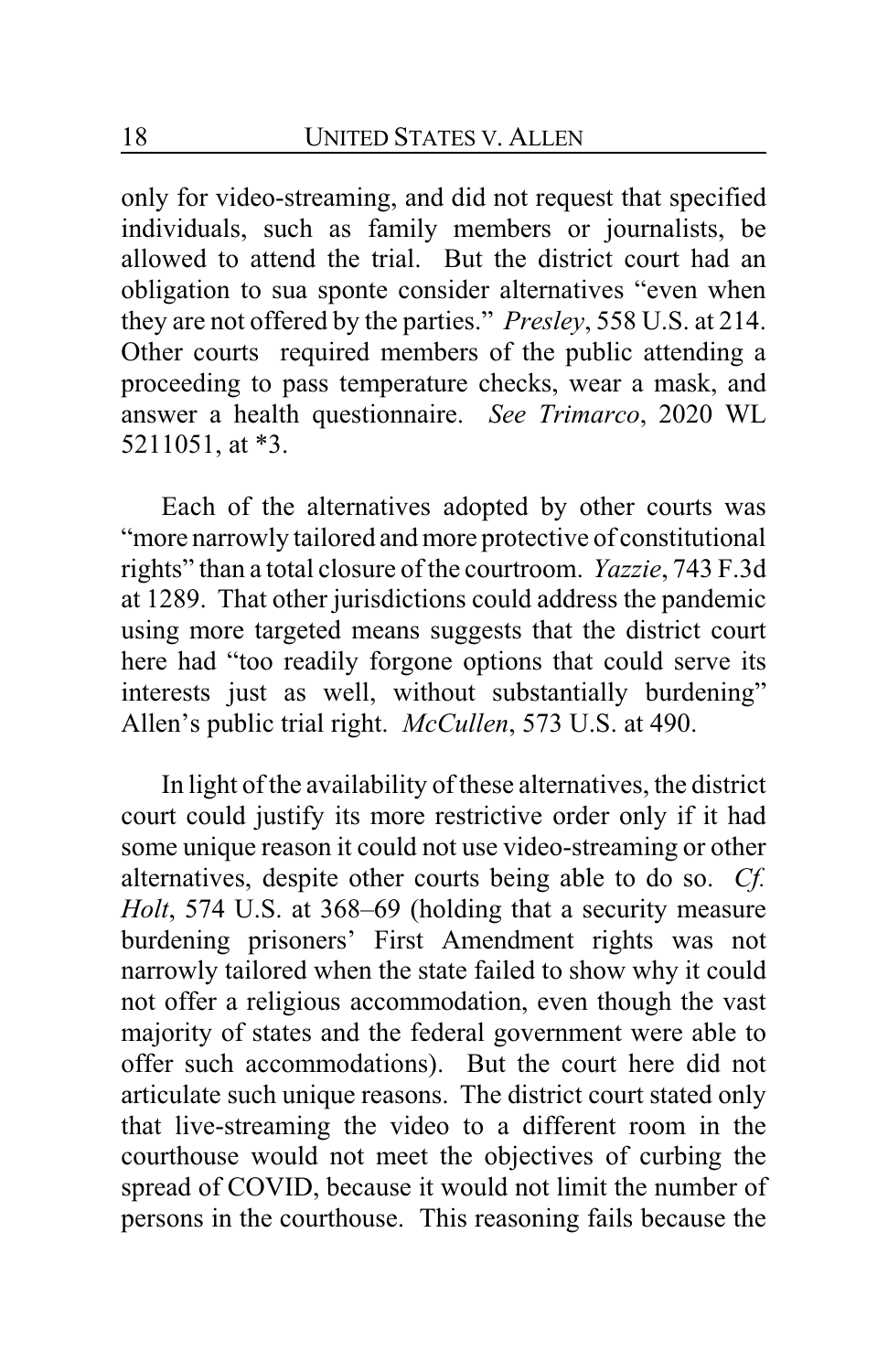court had to strike a balance between protecting a defendant's public trial right and the goal of stemming the spread of COVID; "to meet the requirement of narrow tailoring," the court must show that reasonable alternative measures "would fail to achieve the government's interests, not simply that the chosen route is easier." *McCullen*, 573 U.S. at 495. Here the district court cannot show that allowing a limited number of members of the public to view the trial in the courtroom, or via a live-streamed video in a different room, would imperil public health. *See Diocese of Brooklyn*, 141 S. Ct. at 67. Rather, the Supreme Court has indicated that limiting maximum attendance is a reasonable means of minimizing health risks from COVID. *See id.*

When courts order a total closure of the courtroom, "the balance of interests must be struck with special care." *Waller*, 467 U.S. at 45. Because the district court could have "address[ed] its legitimate concerns with rules short of a total ban" on the public's access to the suppression hearing and trial, the district court here failed to strike the appropriate balance. *S. Bay United Pentecostal Church v. Newsom*, 141 S. Ct. 716, 718 (2021) (Gorsuch, J., statement). Therefore, we conclude that in the circumstances presented here, the district court's complete prohibition on the public's visual access to the trial and suppression hearing was not narrowly tailored and, accordingly, violated Allen's Sixth Amendment right to a public trial.

Nevertheless, we emphasize that an order prohibiting the public's visual access to a trial or suppression hearing will not always violate the defendant's public trial right. Certain interests (such as national security) may be so compelling that prohibiting the public's observation of some or all of the proceedings may be warranted. *See Waller*, 467 U.S. at 45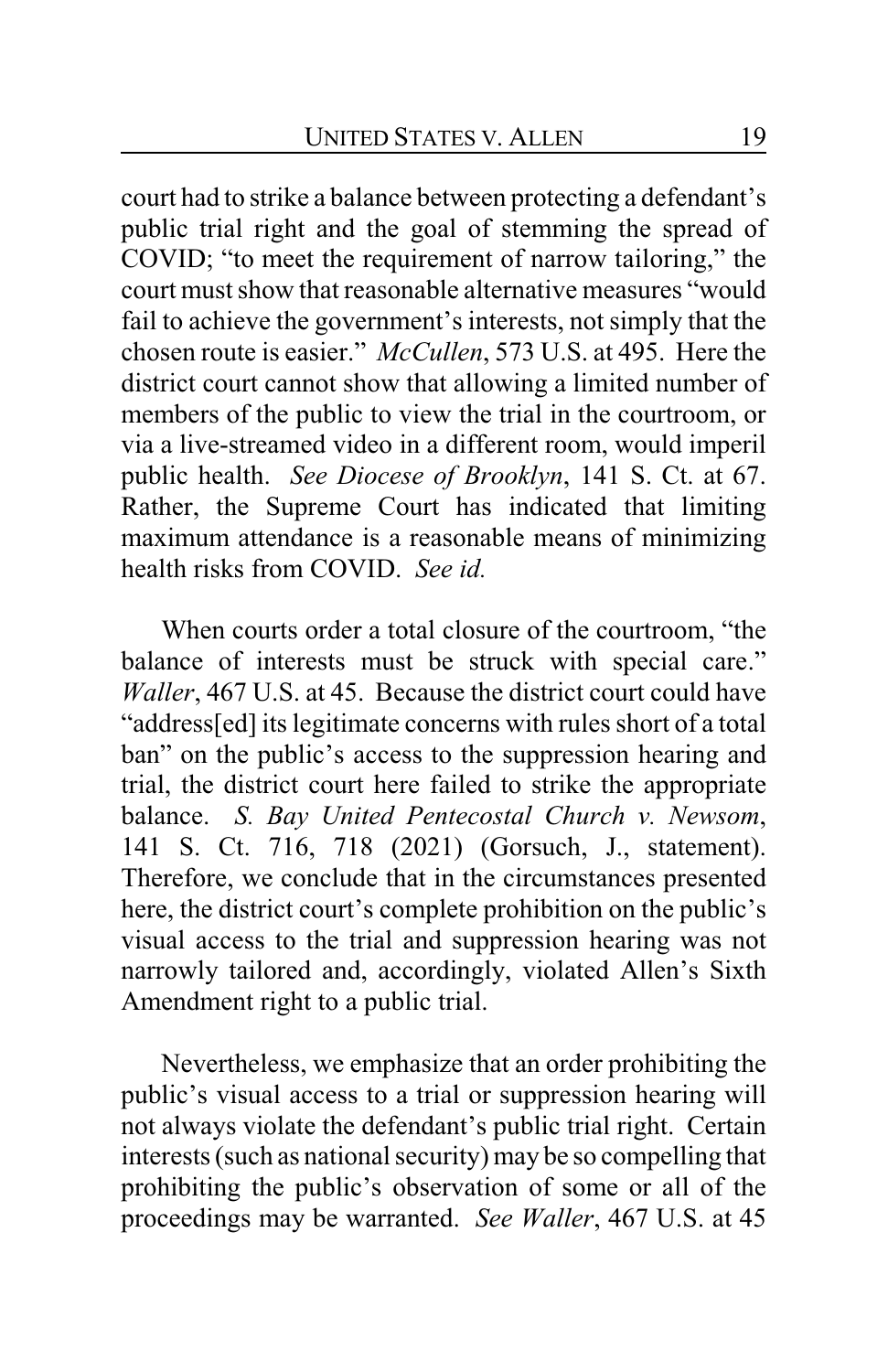(noting one interest weighing against public trials may be "the government's interest in inhibiting disclosure of sensitive information"). And where a prohibition on the public's presence at a trial or hearing is no broader than necessary to achieve a compelling interest, *see Yazzie*, 743 F.3d at 1287, a transcript or audio recording may be sufficient to satisfy the public trial right, *see Press-Enterprise*, 464 U.S. at 512; *see also United States v. Hendricks*, 950 F.3d 348, 356 (6th Cir. 2020) (holding partial closure was narrowly tailored to substantial interest in protecting FBI counterterrorism agent's safety where trial court excluded public from courtroom during agent's testimony and live-streamed audio of the testimony in a separate room).

#### D

Having determined that Allen's Sixth Amendment public trial right was violated, we now must determine the appropriate relief. It is well established that a defendant is not required to prove prejudice to obtain relief for a violation of his public trial right. *Waller*, 467 U.S. at 49–50. As the Supreme Court has explained, "a requirement that prejudice be shown 'would in most cases deprive the defendant of the public-trial guarantee, for it would be difficult to envisage a case in which he would have evidence available of specific injury." *Id.* at 49 n.9 (cleaned up). Because "the remedy should be appropriate to the violation," *id.* at 50, a defendant whose right to a public trial was violated is entitled to a new, public proceeding in place of the one that was erroneously closed, *see id.* at 49 (holding that a defendant whose suppression hearing was erroneously closed was entitled to a new suppression hearing, and also a new trial if the subsequent public suppression hearing resulted in the